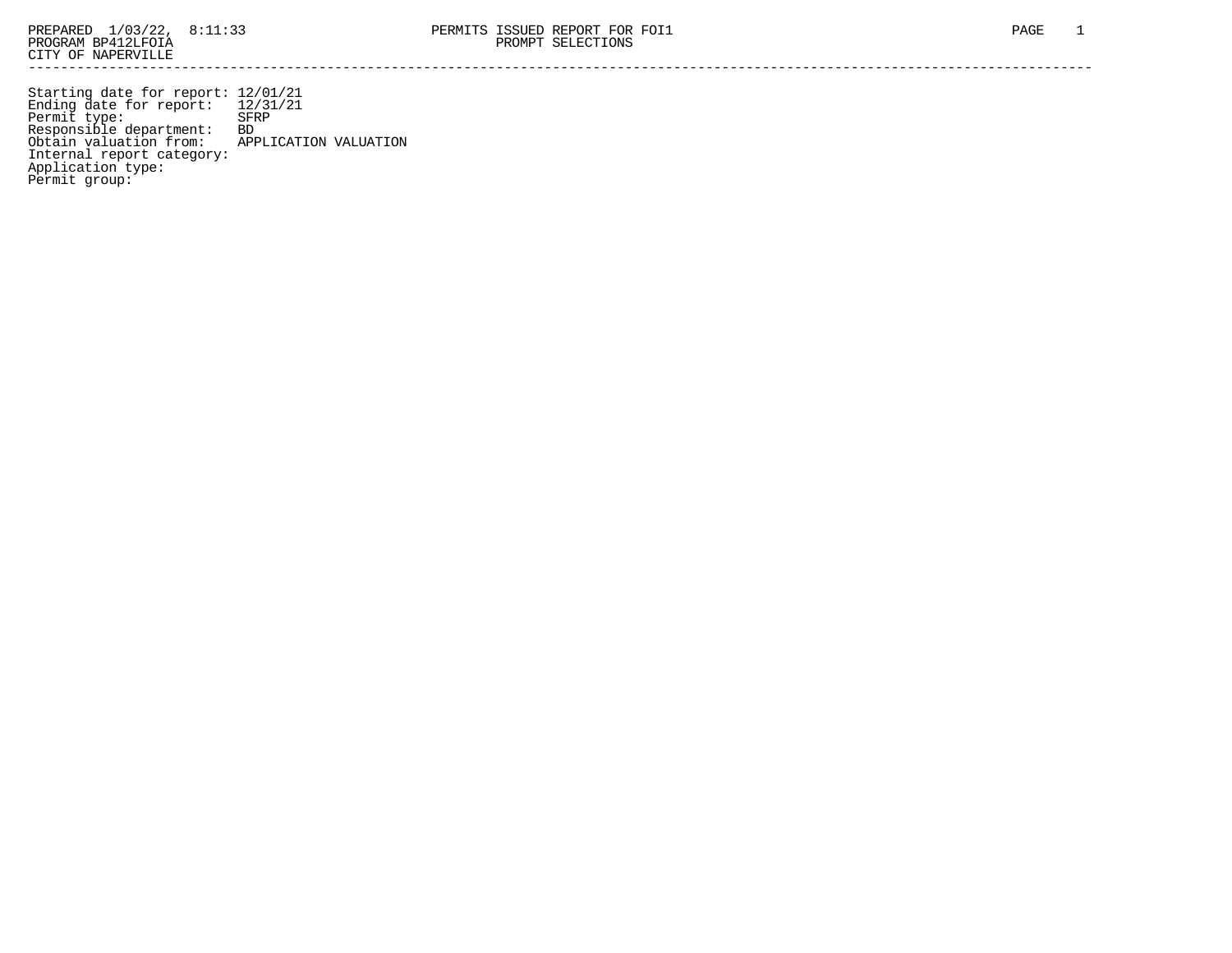## PREPARED 1/03/22, 8:11:33 PERMITS ISSUED REPORT<br>PROGRAM BP412LFOI1 PAGE 1 PROGRAM BP412LFOI1 12/01/21 THRU 12/31/21 CITY OF NAPERVILLE **Example 20** CITY OF NAPERVILLE PERMIT TYPE - SFRP SINGLE FAMILY RESIDENCE PERMIT OBTAINED VALUATION FROM APPLICATION VALUATION

| APPLICATION APPLICATION TYPE AND DESCRIPTION                                                                                       | Parcel Number<br>Alternate ID Code<br>----------- | PROPERTY OWNER/<br>PRUPERII UW<br>CONTRACTOR |
|------------------------------------------------------------------------------------------------------------------------------------|---------------------------------------------------|----------------------------------------------|
| 21-00003275 SFR SINGLE FAMILY RESIDENCE                                                                                            | 1033 PETTERSON CT                                 |                                              |
|                                                                                                                                    |                                                   |                                              |
| STRUCTURE - 000 000 SFR<br>PERMIT TYPE - SFRP 00 SINGLE FAMILY RESIDENCE PERMIT 12/14/21                                           | ISSUE DATE SUBCONTRACTOR(S)                       |                                              |
| 21-00004121 SFR SINGLE FAMILY RESIDENCE THE SERIES OF THE 217 N LAIRD ST                                                           |                                                   |                                              |
|                                                                                                                                    |                                                   |                                              |
| TSSUE DATE<br>PERMIT TYPE - SFRP 00 SINGLE FAMILY RESIDENCE PERMIT 12/06/21<br>----<br>STRUCTURE - 000 000 SFR                     |                                                   |                                              |
| 21-00004490 SFR SINGLE FAMILY RESIDENCE THE STRAIN STRAIN TO B HILLSIDE RD                                                         |                                                   |                                              |
| Contractor #: 630-748-9242                                                                                                         |                                                   |                                              |
| STRUCTURE - 000 000 SFR<br>PERMIT TYPE - SFRP 00 SINGLE FAMILY RESIDENCE PERMIT 12/06/21<br>-----------                            | ISSUE DATE SUBCONTRACTOR(S)                       |                                              |
| 21-00004983 SFR SINGLE FAMILY RESIDENCE                                                                                            | 1272 SNAPPER RD                                   |                                              |
| -----------    10/22/21      \$195800             D-05323000140116N1859-13N       PULTE GROUP<br>Contractor #: 817-875-7057        |                                                   |                                              |
| STRUCTURE – 000 000 SFR<br>PERMIT TYPE – SFRP 00 SINGLE FAMILY RESIDENCE PERMIT 12/09/21 – RABY ROOFING                            |                                                   |                                              |
| 21-00005019 SFR SINGLE FAMILY RESIDENCE THE SERIES OF 2344 CORN LILY RD                                                            |                                                   |                                              |
| Contractor #: 817-875-7057                                                                                                         |                                                   |                                              |
| STRUCTURE – 000 000 SFR<br>PERMIT TYPE – SFRP 00 SINGLE FAMILY RESIDENCE PERMIT 12/13/21 – RABY ROOFING<br>STRUCTURE - 000 000 SFR |                                                   |                                              |
| 21-00005164 SFR SINGLE FAMILY RESIDENCE                                                                                            | 125 N HUFFMAN ST                                  |                                              |
| 11/04/21<br>\$400000<br>-----------                                                                                                | D-08184010160000N443 -86 DBM SERVICES, INC.       |                                              |

Contractor #: 630-414-0801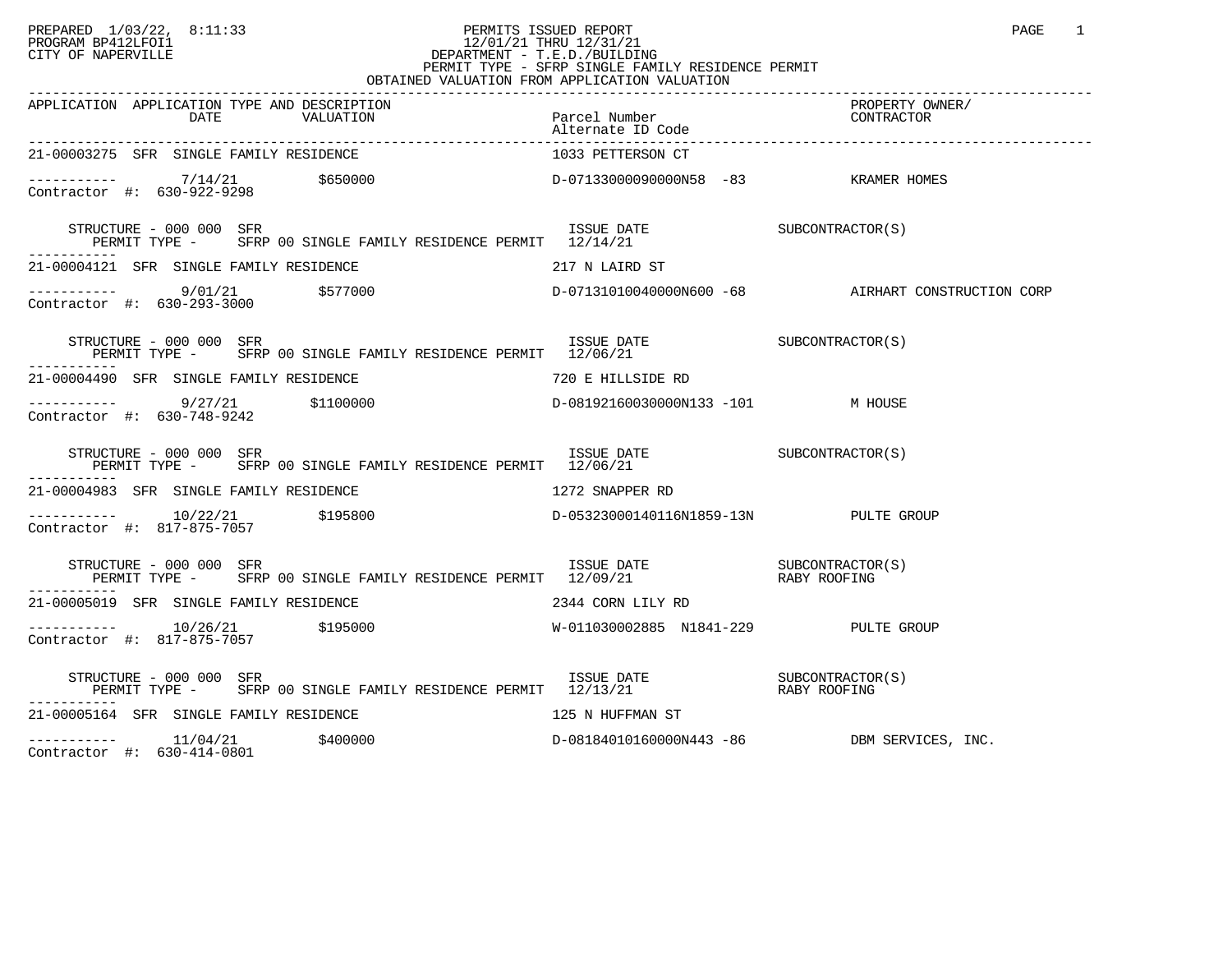## PREPARED 1/03/22, 8:11:33 PERMITS ISSUED REPORT PAGE 2 PROGRAM BP412LFOI1 12/01/21 THRU 12/31/21 CITY OF NAPERVILLE **Example 20** CITY OF NAPERVILLE PERMIT TYPE - SFRP SINGLE FAMILY RESIDENCE PERMIT

| OBTAINED VALUATION FROM APPLICATION VALUATION                                                                                                                                                                                   |                                       |                                           |  |  |
|---------------------------------------------------------------------------------------------------------------------------------------------------------------------------------------------------------------------------------|---------------------------------------|-------------------------------------------|--|--|
| APPLICATION APPLICATION TYPE AND DESCRIPTION<br>VALUATION Parcel Number<br>alternate ID Code<br>DATE                                                                                                                            | Alternate ID Code                     | PROPERTY OWNER/<br>CONTRACTOR             |  |  |
| 21-00005164 (CONTINUED)<br>----------                                                                                                                                                                                           |                                       |                                           |  |  |
| $\begin{tabular}{lllllllll} \texttt{STRUCTURE} & 000 000 & SFR & 1SSUE & DATE & 000 & SFR \\ \texttt{PERMIT TYPE} & - & SFRP & 00 SINGLE FAMILY RESIDENCE PERMIT & 12/23/21 & 0 & RABY ROOFING \\ \end{tabular}$<br>----------- |                                       | CUSTOM HOME ELECTRIC INC<br>BEST PLUMBING |  |  |
| 21-00005243 SFR SINGLE FAMILY RESIDENCE                                                                                                                                                                                         | 3615 AMBROSIA DR                      |                                           |  |  |
| $---------$ 11/09/21 \$195000<br>Contractor #: 817-875-7057                                                                                                                                                                     | W-0110300028224 N1842-229 PULTE GROUP |                                           |  |  |
| STRUCTURE - 000 000 SFR                                                                                                                                                                                                         |                                       |                                           |  |  |
| 21-00005244 SFR SINGLE FAMILY RESIDENCE                                                                                                                                                                                         | 3624 AMBROSIA DR                      |                                           |  |  |
| $\begin{tabular}{ll} \texttt{----------} & 11/09/21 & \texttt{\$195000} \\ \texttt{Contractor} & \texttt{#:} & 817-875-7057 \\ \end{tabular}$                                                                                   | W-0110300028213 N1842-229 PULTE GROUP |                                           |  |  |
| STRUCTURE – 000 000 SFR<br>PERMIT TYPE – SFRP 00 SINGLE FAMILY RESIDENCE PERMIT 12/20/21 – RABY ROOFING                                                                                                                         |                                       |                                           |  |  |
| 21-00005245 SFR SINGLE FAMILY RESIDENCE                                                                                                                                                                                         | 3652 AMBROSIA DR                      |                                           |  |  |
| $\begin{tabular}{ll} \texttt{----------} & 11/09/21 & \texttt{\$195000} \\ \texttt{Contractor} & \texttt{#:} & 817-875-7057 \\ \end{tabular}$                                                                                   | W-0110300028220 N1842-229 PULTE GROUP |                                           |  |  |
|                                                                                                                                                                                                                                 |                                       |                                           |  |  |
| 21-00005246 SFR SINGLE FAMILY RESIDENCE<br>3627 AMBROSIA DR                                                                                                                                                                     |                                       |                                           |  |  |
| Contractor #: 817-875-7057                                                                                                                                                                                                      | W-0110300028227 N1842-229 PULTE GROUP |                                           |  |  |
| STRUCTURE – 000 000 SFR<br>PERMIT TYPE – SFRP 00 SINGLE FAMILY RESIDENCE PERMIT 12/13/21 – RABY ROOFING                                                                                                                         |                                       |                                           |  |  |
| 21-00005247 SFR SINGLE FAMILY RESIDENCE<br>3715 OUICK FIRE DR                                                                                                                                                                   |                                       |                                           |  |  |
| $---------$ 11/09/21 \$195000<br>Contractor #: 817-875-7057                                                                                                                                                                     | W-01103010320000N1839-229 PULTE GROUP |                                           |  |  |
| STRUCTURE - 000 000 SFR                                                                                                                                                                                                         | ISSUE DATE                            | SUBCONTRACTOR(S)                          |  |  |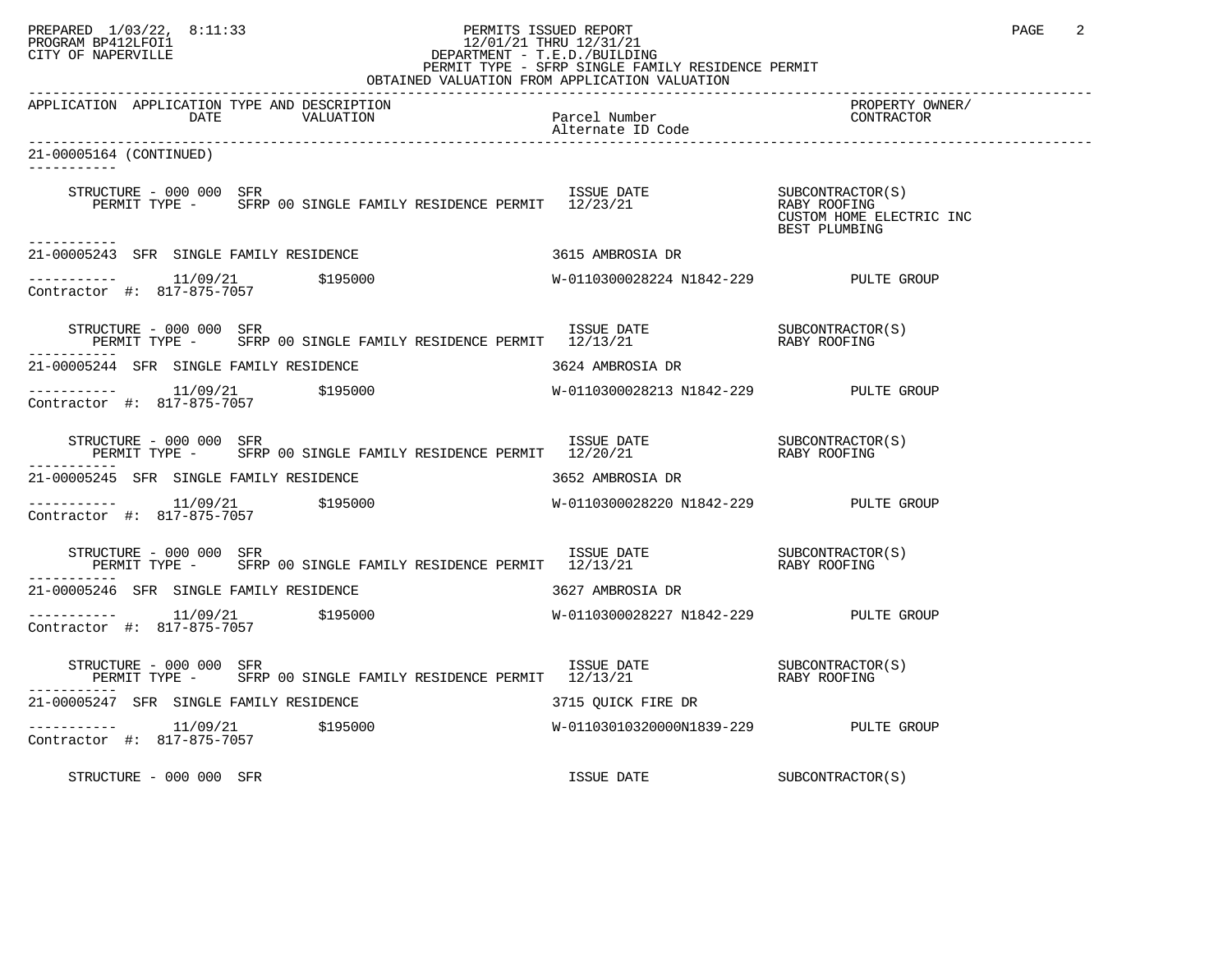## PREPARED 1/03/22, 8:11:33 PERMITS ISSUED REPORT PAGE 3 PROGRAM BP412LFOI1 12/01/21 THRU 12/31/21 CITY OF NAPERVILLE **Example 20** CITY OF NAPERVILLE PERMIT TYPE - SFRP SINGLE FAMILY RESIDENCE PERMIT

| OBTAINED VALUATION FROM APPLICATION VALUATION                                                                                                                                                                                                                                                                                                                                                                                                                                                                                               |                                       |                                                                 |  |  |
|---------------------------------------------------------------------------------------------------------------------------------------------------------------------------------------------------------------------------------------------------------------------------------------------------------------------------------------------------------------------------------------------------------------------------------------------------------------------------------------------------------------------------------------------|---------------------------------------|-----------------------------------------------------------------|--|--|
| APPLICATION APPLICATION TYPE AND DESCRIPTION<br>DATE<br>VALUATION                                                                                                                                                                                                                                                                                                                                                                                                                                                                           | Parcel Number<br>Alternate ID Code    | PROPERTY OWNER/<br>CONTRACTOR                                   |  |  |
| 21-00005247 (CONTINUED)                                                                                                                                                                                                                                                                                                                                                                                                                                                                                                                     |                                       |                                                                 |  |  |
| PERMIT TYPE - SFRP 00 SINGLE FAMILY RESIDENCE PERMIT 12/13/21 RABY ROOFING                                                                                                                                                                                                                                                                                                                                                                                                                                                                  |                                       |                                                                 |  |  |
| 21-00005288 SFR SINGLE FAMILY RESIDENCE                                                                                                                                                                                                                                                                                                                                                                                                                                                                                                     | 1027 E BAUER RD                       |                                                                 |  |  |
| $\begin{tabular}{l} \texttt{-----} \texttt{-----} \texttt{-----} \end{tabular} \begin{tabular}{l} \texttt{-----} \texttt{-----} \end{tabular} \begin{tabular}{l} \texttt{-----} \texttt{-----} \end{tabular} \end{tabular} \begin{tabular}{l} \texttt{---} \texttt{-----} \end{tabular} \begin{tabular}{l} \texttt{---} \texttt{-----} \end{tabular} \end{tabular} \begin{tabular}{l} \texttt{---} \texttt{-----} \end{tabular} \begin{tabular}{l} \texttt{---} \texttt{-----} \end{tabular} \end{tabular} \begin{tabular}{l} \texttt{---}$ |                                       |                                                                 |  |  |
| STRUCTURE - 000 000 SFR<br>RUCTURE – 000 000 SFR                                   ISSUE DATE           SUBCONTRACTOR(S)<br>PERMIT TYPE –   SFRP 00 SINGLE FAMILY RESIDENCE PERMIT 12/29/21             APEX EXTERIORS INC – SO ELGIN                                                                                                                                                                                                                                                                                                       |                                       |                                                                 |  |  |
| 21-00005289 SFR SINGLE FAMILY RESIDENCE                                                                                                                                                                                                                                                                                                                                                                                                                                                                                                     | 3636 SARGENT DR                       |                                                                 |  |  |
|                                                                                                                                                                                                                                                                                                                                                                                                                                                                                                                                             |                                       |                                                                 |  |  |
| STRUCTURE – 000 000 SFR<br>PERMIT TYPE – SFRP 00 SINGLE FAMILY RESIDENCE PERMIT 12/13/21 – RABY ROOFING                                                                                                                                                                                                                                                                                                                                                                                                                                     |                                       |                                                                 |  |  |
| 21-00005290 SFR SINGLE FAMILY RESIDENCE                                                                                                                                                                                                                                                                                                                                                                                                                                                                                                     | 3644 SARGENT DR                       |                                                                 |  |  |
| ----------- 11/12/21 \$195000<br>Contractor #: 817-875-7057 \$195000<br>Contractor #: 817-875-7057 \$195000<br>Super-                                                                                                                                                                                                                                                                                                                                                                                                                       |                                       |                                                                 |  |  |
| STRUCTURE – 000 000 SFR<br>PERMIT TYPE – SFRP 00 SINGLE FAMILY RESIDENCE PERMIT 12/13/21 – RABY ROOFING                                                                                                                                                                                                                                                                                                                                                                                                                                     |                                       |                                                                 |  |  |
| 21-00005295 SFR SINGLE FAMILY RESIDENCE 4475 SASSAFRAS LN                                                                                                                                                                                                                                                                                                                                                                                                                                                                                   |                                       |                                                                 |  |  |
|                                                                                                                                                                                                                                                                                                                                                                                                                                                                                                                                             |                                       |                                                                 |  |  |
| STRUCTURE - 000 000 SFR<br>PERMIT TYPE - SFRP 00 SINGLE FAMILY RESIDENCE PERMIT 12/23/21 APEX EXTERIORS INC - SO ELGIN<br>STRUCTURE - 000 000 SFR                                                                                                                                                                                                                                                                                                                                                                                           |                                       | ALLIANCE PLUMBING<br>THREE-WAY ELECTRIC<br>WILKENSON EXCAVATING |  |  |
| 21-00005412 SFR SINGLE FAMILY RESIDENCE                                                                                                                                                                                                                                                                                                                                                                                                                                                                                                     | 3619 AMBROSIA DR                      |                                                                 |  |  |
| ----------- 11/19/21 \$195000<br>Contractor #: 817-875-7057                                                                                                                                                                                                                                                                                                                                                                                                                                                                                 | W-0110300028225 N1842-229 PULTE GROUP |                                                                 |  |  |
| STRUCTURE - 000 000 SFR                                                                                                                                                                                                                                                                                                                                                                                                                                                                                                                     | ISSUE DATE                            | SUBCONTRACTOR(S)                                                |  |  |